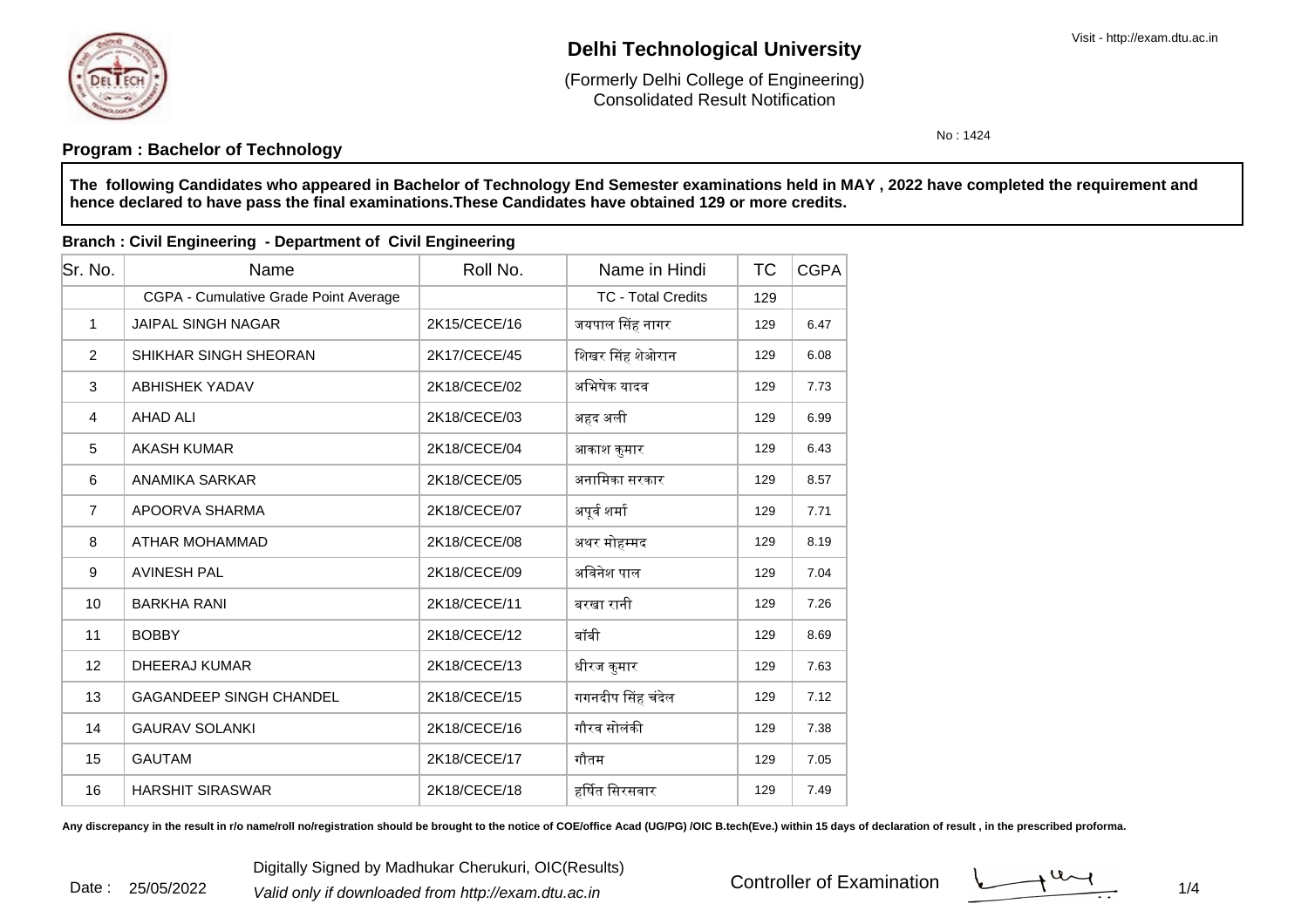

Date : 25/05/2022

## **Delhi Technological University**

Consolidated Result Notification(Formerly Delhi College of Engineering)

No : 1424

### **Program : Bachelor of Technology**

**The following Candidates who appeared in Bachelor of Technology End Semester examinations held in MAY , 2022 have completed the requirement andhence declared to have pass the final examinations.These Candidates have obtained 129 or more credits.**

#### **Branch : Civil Engineering - Department of Civil Engineering**

| Sr. No. | Name                                  | Roll No.     | Name in Hindi             | ТC  | <b>CGPA</b> |
|---------|---------------------------------------|--------------|---------------------------|-----|-------------|
|         | CGPA - Cumulative Grade Point Average |              | <b>TC - Total Credits</b> | 129 |             |
| 17      | <b>JITENDER KUMAR</b>                 | 2K18/CECE/19 | जितेंदर कुमार             | 129 | 7.50        |
| 18      | <b>JIVESH CHAUDHARY</b>               | 2K18/CECE/20 | जीवेश चौधरी               | 129 | 7.39        |
| 19      | <b>KAMAL KUMAR SINGH</b>              | 2K18/CECE/22 | कमल कुमार सिंह            | 129 | 7.73        |
| 20      | <b>KAPIL GARG</b>                     | 2K18/CECE/23 | कपिल गर्ग                 | 129 | 8.26        |
| 21      | <b>KARTIK</b>                         | 2K18/CECE/24 | कार्तिक                   | 129 | 8.12        |
| 22      | <b>KARTIK BHARDWAJ</b>                | 2K18/CECE/25 | कार्तिक भारद्वाज          | 129 | 7.48        |
| 23      | <b>KRITESH KUMAR</b>                  | 2K18/CECE/26 | कृतेश कुमार               | 129 | 9.04        |
| 24      | <b>KULDEEP GURJAR</b>                 | 2K18/CECE/27 | कुलदीप गुर्जर             | 129 | 6.97        |
| 25      | <b>KUNAL</b>                          | 2K18/CECE/29 | कुणाल                     | 129 | 8.01        |
| 26      | <b>MANISH SINGHAL</b>                 | 2K18/CECE/30 | मनीष सिंघल                | 129 | 8.19        |
| 27      | <b>MANOJ KUMAR BAIRWA</b>             | 2K18/CECE/31 | मनोज कुमार बैरवा          | 129 | 7.27        |
| 28      | <b>MANSI SHARMA</b>                   | 2K18/CECE/32 | मानसी शर्मा               | 129 | 8.29        |
| 29      | <b>MANTHAN</b>                        | 2K18/CECE/33 | मंथन                      | 129 | 7.82        |
| 30      | <b>MD ARMAN ALAM</b>                  | 2K18/CECE/34 | मो॰ अरमान आलम             | 129 | 8.01        |
| 31      | <b>MOHD SHARIK</b>                    | 2K18/CECE/36 | मो. शरीक                  | 129 | 8.43        |
| 32      | <b>MOHIT</b>                          | 2K18/CECE/37 | मोहित                     | 129 | 6.53        |

Any discrepancy in the result in r/o name/roll no/registration should be brought to the notice of COE/office Acad (UG/PG) /OIC B.tech(Eve.) within 15 days of declaration of result, in the prescribed proforma.

 $\frac{1}{2}$  2/4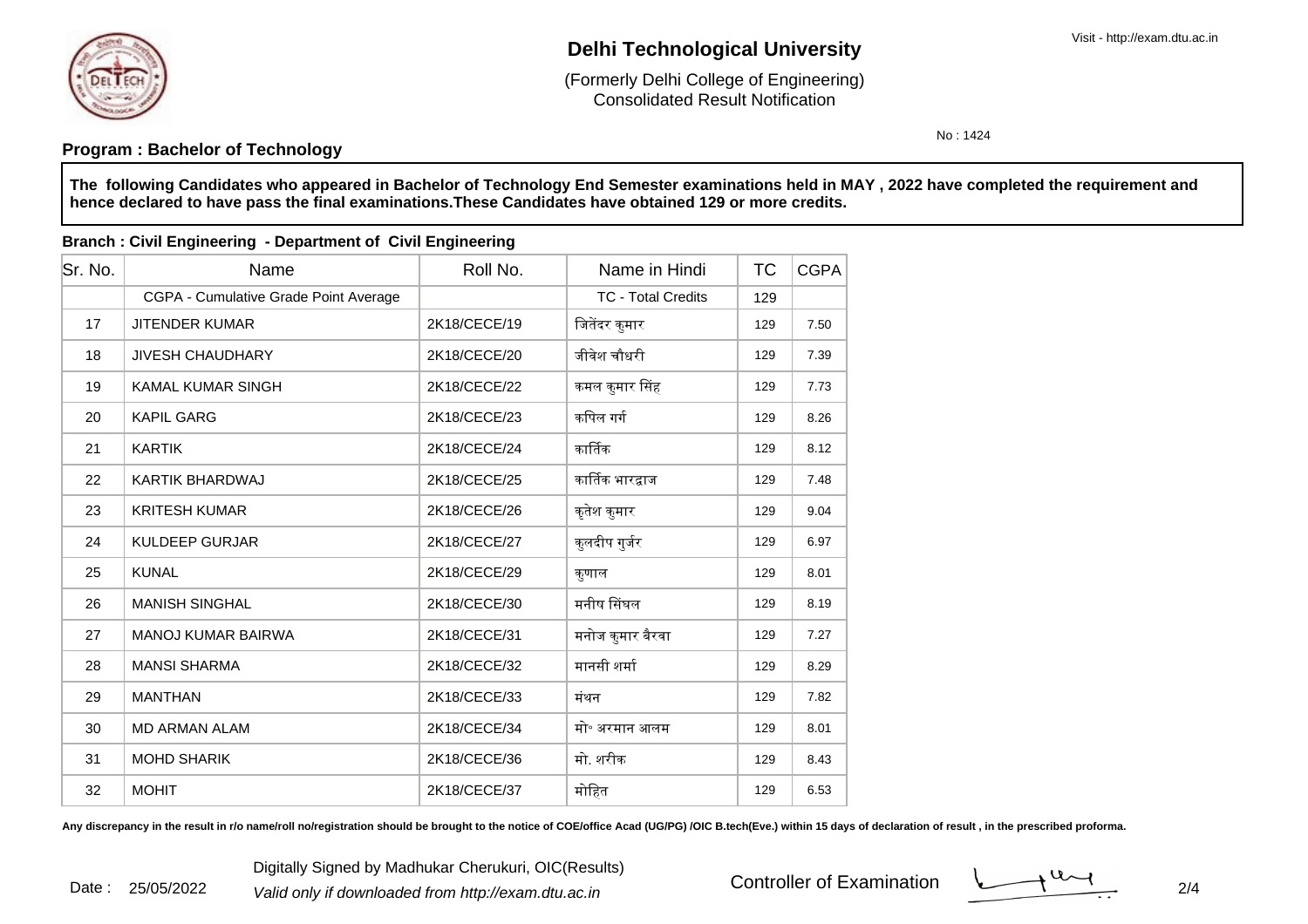

Date : 25/05/2022

## **Delhi Technological University**

Consolidated Result Notification(Formerly Delhi College of Engineering)

No : 1424

### **Program : Bachelor of Technology**

**The following Candidates who appeared in Bachelor of Technology End Semester examinations held in MAY , 2022 have completed the requirement andhence declared to have pass the final examinations.These Candidates have obtained 129 or more credits.**

#### **Branch : Civil Engineering - Department of Civil Engineering**

| Sr. No. | Name                                  | Roll No.     | Name in Hindi             | ТC  | <b>CGPA</b> |
|---------|---------------------------------------|--------------|---------------------------|-----|-------------|
|         | CGPA - Cumulative Grade Point Average |              | <b>TC - Total Credits</b> | 129 |             |
| 33      | <b>MRITUNJAY KUMAR</b>                | 2K18/CECE/39 | मृत्युंजय कुमार           | 129 | 7.50        |
| 34      | <b>MUHAMMAD ASIF</b>                  | 2K18/CECE/40 | मुहम्मद असिफ              | 129 | 7.67        |
| 35      | <b>OBAID KHAN</b>                     | 2K18/CECE/41 | ओबैद खान                  | 129 | 7.41        |
| 36      | <b>PRASHANT HARITH</b>                | 2K18/CECE/42 | प्रशांत हरिथ              | 129 | 6.72        |
| 37      | <b>RASNA</b>                          | 2K18/CECE/45 | रसना                      | 129 | 7.61        |
| 38      | <b>REENU SINGH</b>                    | 2K18/CECE/47 | रीनू सिहं                 | 129 | 7.62        |
| 39      | <b>RUBY</b>                           | 2K18/CECE/48 | रूबी                      | 129 | 8.17        |
| 40      | SANDEEP KUMAR                         | 2K18/CECE/49 | संदीप कुमार               | 129 | 6.60        |
| 41      | <b>SANJU RANA</b>                     | 2K18/CECE/50 | संजू राणा                 | 129 | 8.78        |
| 42      | SAURABH ARORA                         | 2K18/CECE/51 | सौरभ अरोरा                | 129 | 7.38        |
| 43      | <b>SAYAN DAS</b>                      | 2K18/CECE/52 | सायन दास                  | 129 | 8.92        |
| 44      | <b>SHUBHAM SINGH</b>                  | 2K18/CECE/53 | शुभम सिंह                 | 129 | 7.29        |
| 45      | SIDDHARTH RUHELA                      | 2K18/CECE/54 | सिद्धार्थ रुहेला          | 129 | 7.14        |
| 46      | <b>SONALI GAUTAM</b>                  | 2K18/CECE/55 | सोनाली गौतम               | 129 | 6.49        |
| 47      | <b>SONIA</b>                          | 2K18/CECE/56 | सोनिया                    | 129 | 7.47        |
| 48      | <b>VIJAY KUMAR</b>                    | 2K18/CECE/58 | विजय कुमार                | 129 | 8.60        |

Any discrepancy in the result in r/o name/roll no/registration should be brought to the notice of COE/office Acad (UG/PG) /OIC B.tech(Eve.) within 15 days of declaration of result, in the prescribed proforma.

 $\frac{3}{4}$